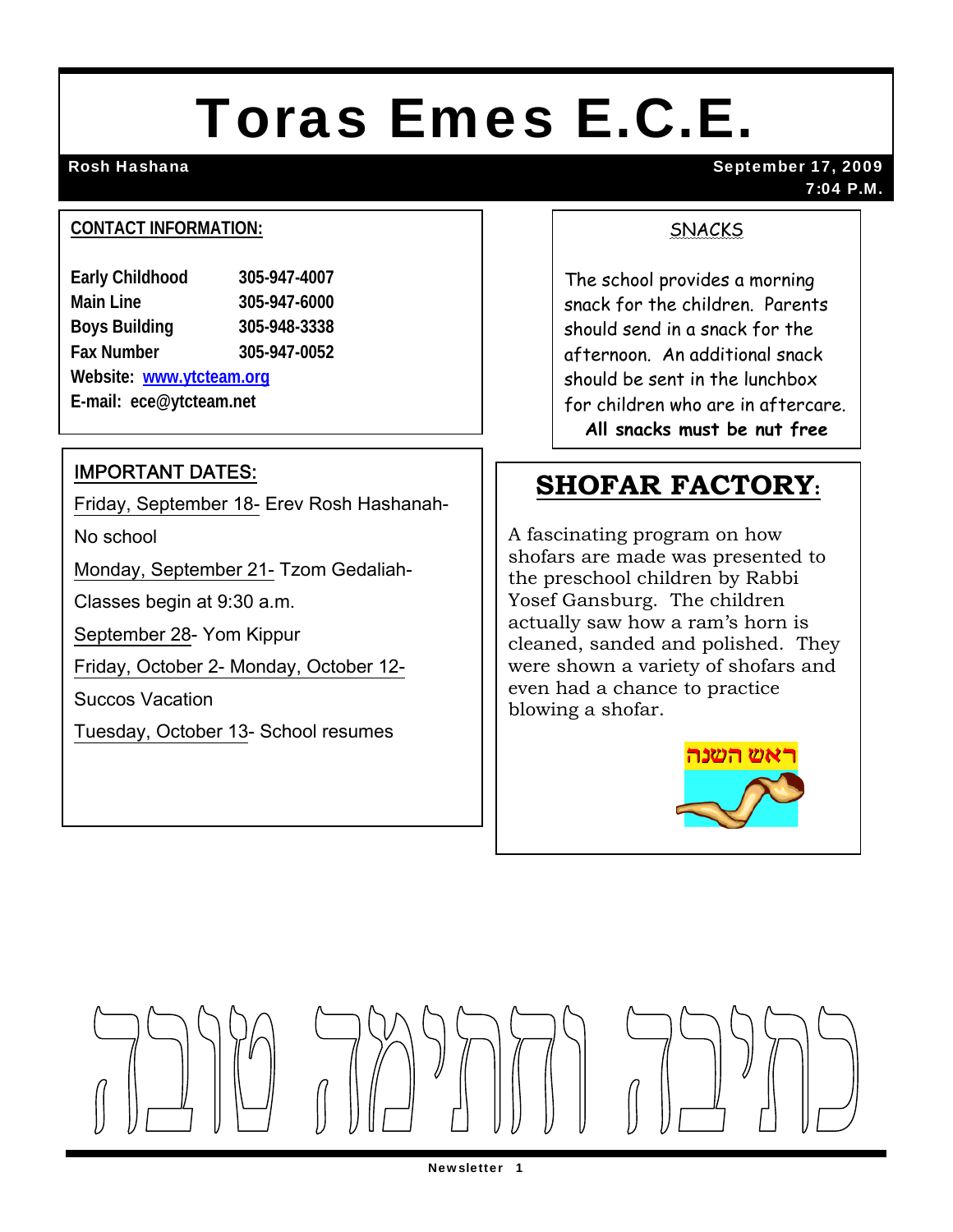#### NURSERY I & II- MOROT ETTIE & TAMI

Let's take a Machzor And let's take a walk To a river or a lake today (2x) On Rosh Hashana we go to tashlich To throw our aveiros away.

 The mitzvah of Tashlich was taught this week in conjunction with the concept of Teshuva. We listened to the book A Rosh Hashana Walk by Carol Levin.

 We discussed where the shofar comes from and how it awakens us to do teshuva. We also had a wonderful experience when the Shofar Factory came to visit us this week and showed us how a shofar is made. We listened to the three different sounds that a shofar makes and learned the song "The Shofar In The Shul."

 We made our own Rosh Hashana cards and sang the songs "Tapuchim B'Dvash" and "Apples Dipped In Honey".

 Our new Hebrew words this week were listened also We סליחה ,תפוחים בדבש,מתוקה, מחזור to several stories about Rosh Hashana. Our favorite was How The Rosh Hashana Challah Became Round by Sylvia Epstein and How The Mitzvah Giraffe Got His Long Neck by David Sokoloff.

 We brought a scale into our room to measure our mitzvos and aveiros. As we pretended to weigh all of our good and bad deeds, we became familiar with several mathematical terms such as more, less, heavier, lighter and equal.

 The special foods eaten on Rosh Hashana were discussed with the children. We looked at the round challot and made a list of other round foods which we eat such as doughnuts, rolls, crackers, bagels and pita bread. We also talked about the special prayer book-the machzor- which we daven from on Rosh Hashana. We would like to wish you and your family a טובה וחתימה כתיבה.

#### NURSERY I & II- MOROT NECHAMA & SUSAN

This week, we continued our unit on Feelings. We created easel paintings to express our feelings.

 The children listened to the stories The Happy Day by Marc Simont, Feelings To Share by Todd and Peggy Snow and When I Was Little by Jaime Lee Curtis.

 During circle time, we learned the finger play song "Two Little Kitties":

> Two little kitties waving at you (put two fingers up on both hands) Two little kitties playing peek-a-boo (put fingers over eyes) Two little kitties climbing up the pole (climb hands in air) Two little kitties, down they go (hands fall down)

 We listened to several stories focusing on how bees make honey and how they pollinate the apple trees.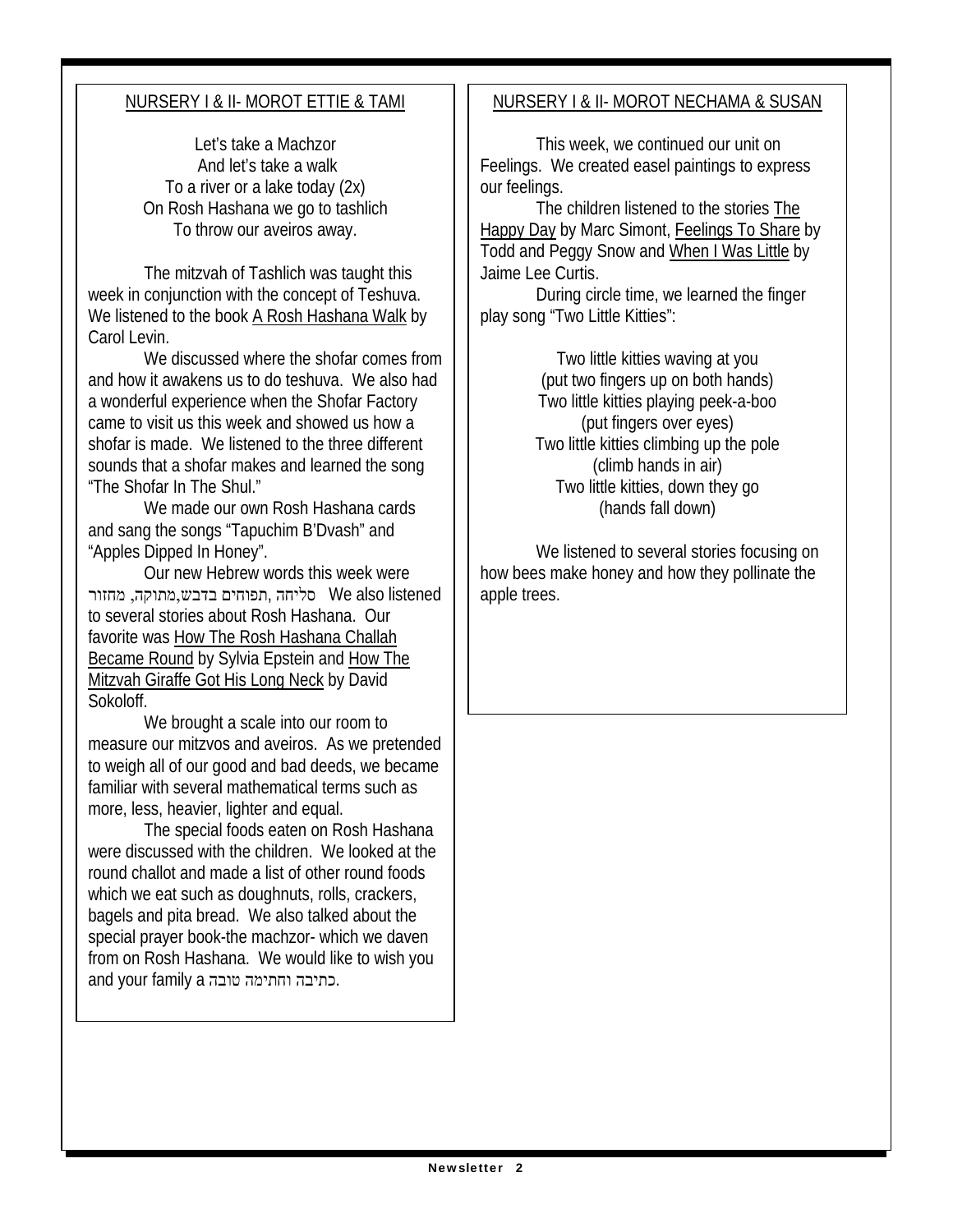#### PRE-KI & II- MOROT ETTIE & HEIDI

Rosh Hashana is upon us. We have been very busy doing many mitvos and are trying to improve our middos. Several stories on these themes such as The Hardest Word by Jacqueline Jules, Arrogant Ari by Goldie Golding, How The Mitzvah Giraffe Got His Long Neck by David Sokoloff and Who Is That Sleeping On My Sofa Bed by Ruby M. Grossblatt were read to the children. We ate apples dipped in honey and baked honey cupcakes.

 At the Shofar Factory program on Wednesday, we learned that a shofar comes from a ram and listened to the sounds of the shofar. We also enjoyed sewing our own shofros in class.

 We listened to the story of Showfy And Blowfy by Malkah Danziger.

 Our Hebrew vocabulary is increasing nicely. We learned how to say טובה וחתימה כתיבה, רימון ,דג ,שופר ,חלה ,תפוחים בדבש ,שנה טובה ומתוקה

 It was wonderful meeting so many of you at "Back To School Night." Thank you for taking the time out of your very busy schedules to join us.

### כתיבה וחתימה טובה

#### PRE-KI & II- MOROT BERNEY & JUDY

 The Pre-K children are adjusting beautifully to their new routine this year. They are participating in circle time activities and socializing with friends.

 This week, we continued "Project Chaverim" emphasizing how to greet friends. The children role played the friendly ways to say "Hello" and "Goodbye" to their friends and teachers. Our letter this week was "Bb". The Pre-K children were able to sound out many "Bb" words. Some of the words were bee, ball, bear, button, baby, bed and basket. Our special "Bb" friend is Binyomin.

 A new center emerged this week. The children were delighted to spend group time at their sand table. At the sand table, lots of cooperative play takes place. The children use sand toys to measure, sift and build.

 The Pre-K children practiced their counting skills and recognizing numbers on the class calendars.

 "All About Me" is the unit we are continuing this week. The children discussed their roles as family members. They participated in activities such as measuring and weighing and were introduced to the use of scales and measuring tapes.

 Outdoor activities this week included kickball and other catch and throw ball games.